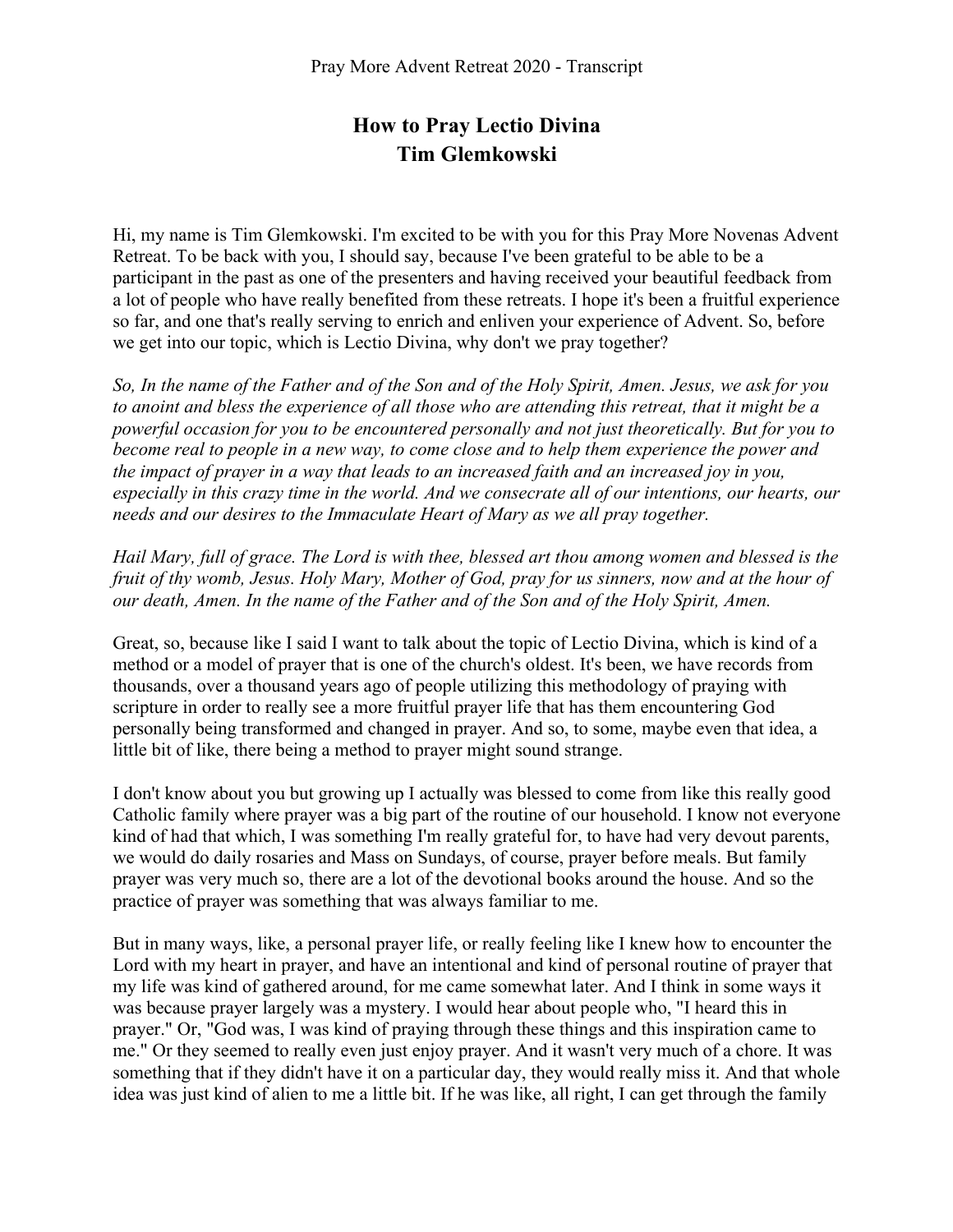rosary, barely, but maybe I'll fall asleep or it might be kind of kicking and screaming a little bit getting into it. But it wasn't till later in life, after I had my own kind of like personal conversion of really encountering Jesus, and trying to give my life to him and kind of live in that relationship, that I found the richness of prayer. And so I think in a particular way we kind of have to start with, before we talk about this method of prayer. Like in a certain sense, like why does prayer have method in the first place?

Is that, it almost seems like it's just should be the kind of thing that we go to, and God kind of shows up and we, there's just fireworks and we're fulfill them. That's, it's kind of not a less embodied way of looking at prayer, I think in some ways. It's like we have to admit that. We started to think of the body and the soul is like different things. And they are, like they're conceptually distinct for sure but here on earth and particularly right until our death like our bodies and our souls are very much so united. Like they're distinguished only conceptually but in reality, like the soul is the form of the body. And so, we are this composite, body, mind and soul, and we pray as body, mind and soul. And so, in a lot of ways, like encountering the richness of prayer is about discipline and technique and growth. Like it's something that we kind of grow into.

Even some of the spiritual leaders were talking about like often it's not until the end of a prayer time. If you put aside 30 minutes to pray we expect to sit down and just be launched into this like deeply meditative prayer. But often it's not till the end of prayer that we start to actually experience some of the fruit of the time and the rest of it, like very much so does it become interacting with our mind and learning to focus our mind and heart on God. So that it's actually fruitful instead of just distracted or frustrating or shallow or not impactful.

And so, for years the spiritual kind of mystics and writers and different people who write in the spiritual life have kind of talked through like, what are some ways of organizing our prayer time so that we can actually like, watch it see impact in our life. Because at the end of the day that's why we pray in the first place, right? It's like the whole idea of the Christian life is that God is, has been He's become close, is the whole idea of Advent, right? Like the nearness of God. And He's not some of this like distant impersonal world force, that's just out there somewhere. And we kind of like meditate to just like reach our kind of like a steady place psychologically or something like that. But the whole idea of prayer is God is real and He can be encountered and that He wants a personal and intimate relationship with us.

And so much like any personal and intimate relationship there's kind of a way you go about relating to that person, right? Like you sit down and if you're just kind of like my wife and I are, just kind of walking past each other in the house and doing chores and watching the kids and we're not ever really connecting or talking we wouldn't get to the end of that day and be like, "Yeah, we really connected today. It was like a great of relational day." We'd feel like a little bit distracted like we hadn't really had time to connect, right?

At the same is true of prayer. Like we can kind of be like, well some people say, "Why I pray all day?" It's like, well, that's good. But if you don't pray intentionally at some point for a definite period of time on a given day then it might be hard for you to feel like you ended the day, you really like connected with God all the way, right? Or it's like, "I pray a couple of minutes before I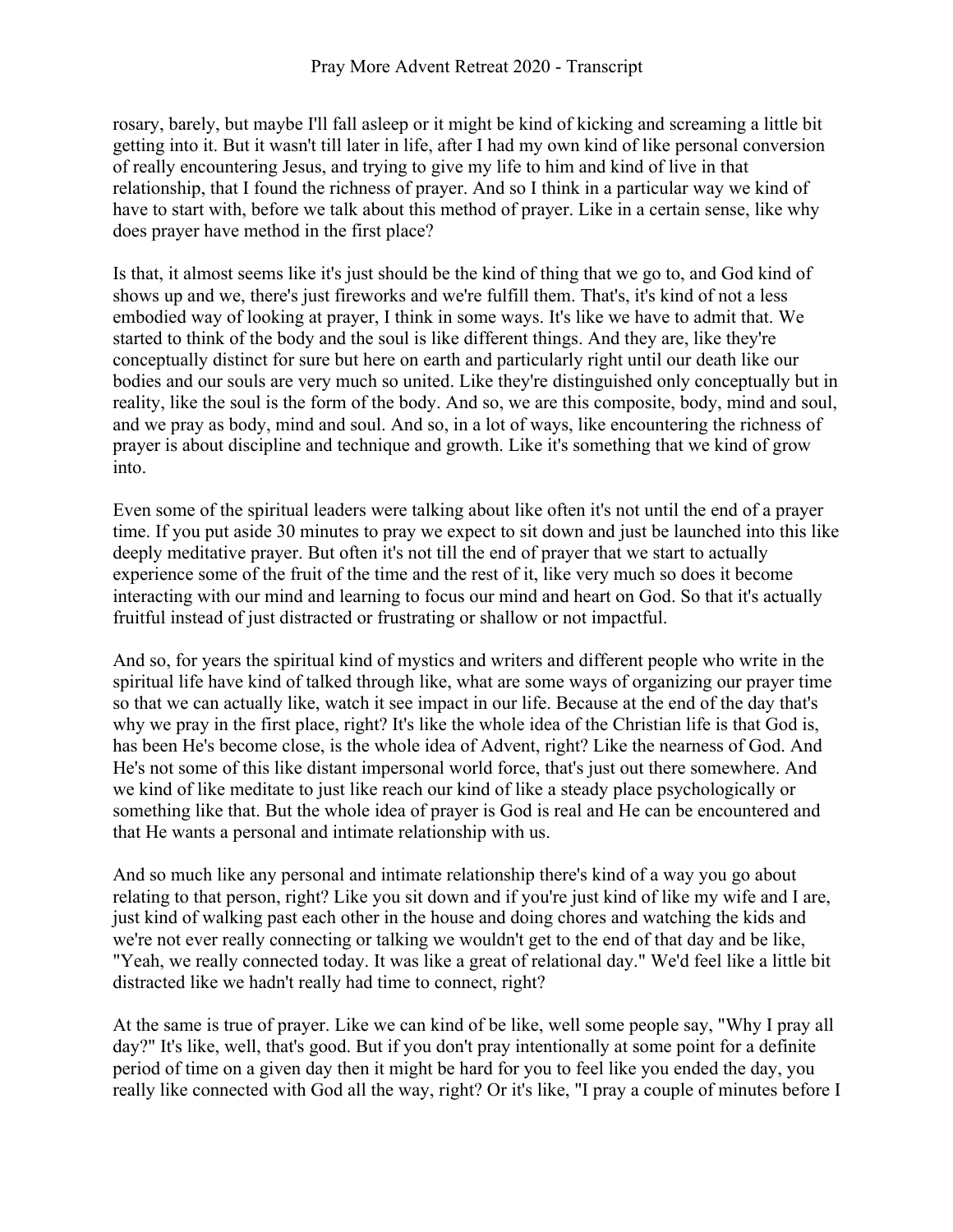go to bed. As I like toss up some of my thoughts on the day." Really, I think one of the fundamental disciplines of starting to follow Jesus with our life is setting aside this time for personal prayer, where we really give space for God to be encountered, and for us to encounter Him. And this is the core reality of prayer. Is that in that encounter, like the personal encounter with God, we never walk away unchanged. Like in this intimate place of meeting the Lord it transforms us slowly over time. So that we start to look more like Him. It's like the more time we're like an old married couple, right? The more time we spend together the more we start looking alike. And in God's own image and likeness kind of gets more and more imprinted on us. So that transformation of life slowly starts taking place, right? It can be both our daily bread, this prayer time that helps us get through difficult times and gives us a deep peace in our life that we can, walk through the difficulties of following Christ in our daily life without being discouraged.

But at the same time, long-term this life of prayer and this life of intimacy that we're growing into becomes a way of being transformed completely. So that heaven comes here to earth, right? Like our experience of heaven, the transformation that will be, what we are in heaven someday is already starting to be present here on earth in our life in a way that sees us becoming a great scene. And so it's kind of prayer in general and why there kind of needs to be technique overall.

And then in a particular way, so the one of these ways of praying that's been especially powerful. And part of the story lineage of the church in terms of prayer is Lectio Divina or divine reading, right? That's what that term means in Latin, "divine reading." And it's a way of praying with scripture that actually lets scripture come alive. Because the reality here is that like scripture is the word of God, right? Like if you want to hear God and prayer it's like read the words He already said, right? He put a lot of words down on paper at some point for you to encounter what He thinks about the world and what He thinks about human history, what He thinks about your life, and who He is. Even right, as captured in history, it says that the revelation of Jesus Christ is this revelation of who the father is, right? He says, he's come to reveal the father and he's telling us what God is like and what he thinks, by how He lives and acts.

And so, encountering the words of Jesus and scripture is actually giving us this image of who God is. But at the same time, it says in scripture the word of God is living in effective. So, when we encounter the word it actually has power to change us. And that's kind of why, like there's a lot of great things that we could read in prayer but really praying with scripture is an irreplaceable part of the spiritual life, I think. I think if there's one thing you could do it really, would really be praying with scripture in prayer, right?

I love to go to the adoration chapel nearby and just bring my Bible and that's it. And do this method of Lectio Divina in order for those words of scripture which can sometimes seem opaque or difficult or dense and helps them come alive. So that's, I'm going to give you a four-part process for praying with scripture called that Lectio Divina. And some people use five parts, some people talk about three parts, but it's all these structures and models for kind of praying with scripture. So four steps or four parts to Lectio Divina if you want to bring this to your next prayer time.

So set aside at least 20 minutes to pray and you sit down and you take a passage of scripture. For me, it's usually no more than like a paragraph or a few words. And you first step one, you Lectio,